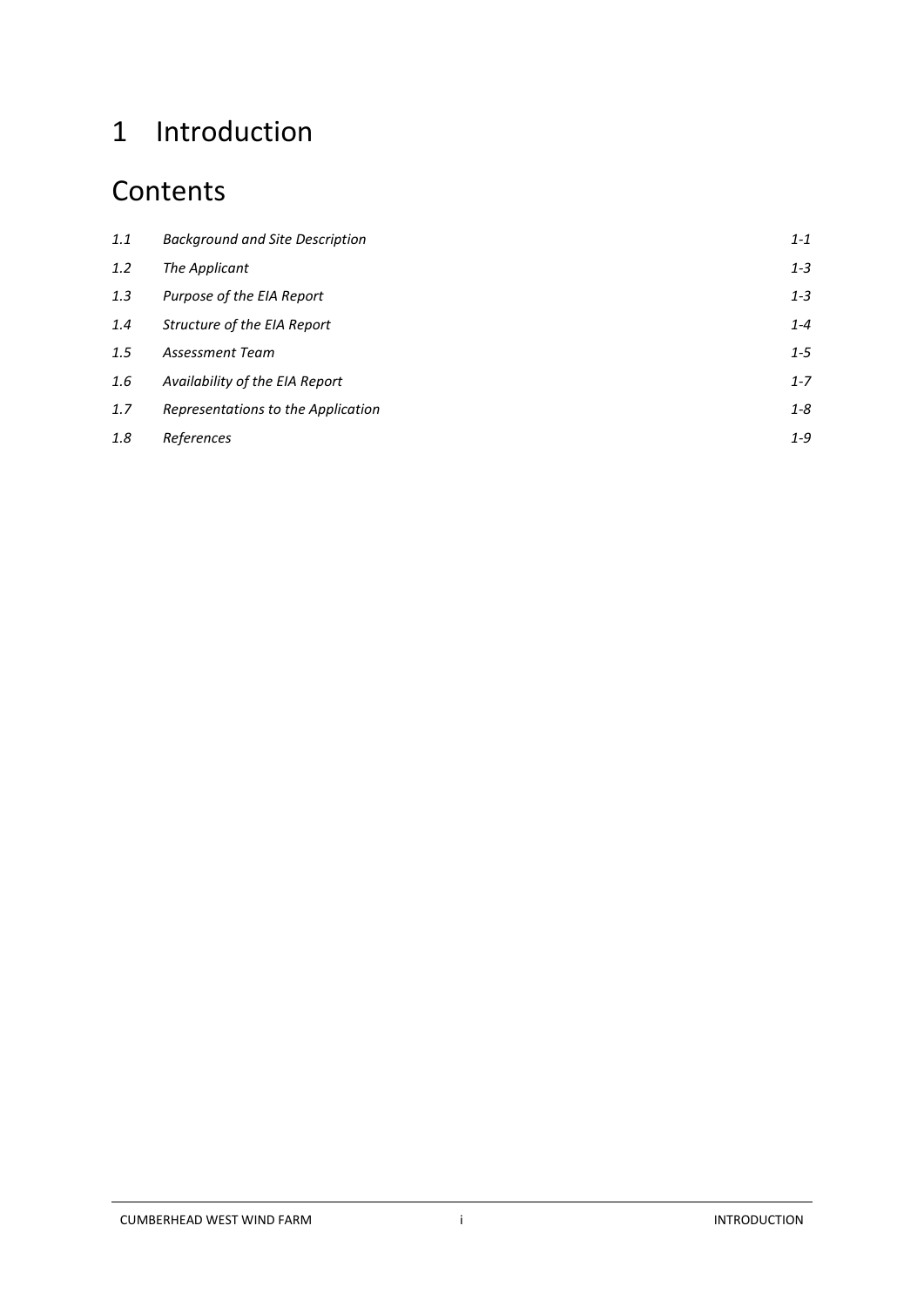This page is intentionally blank.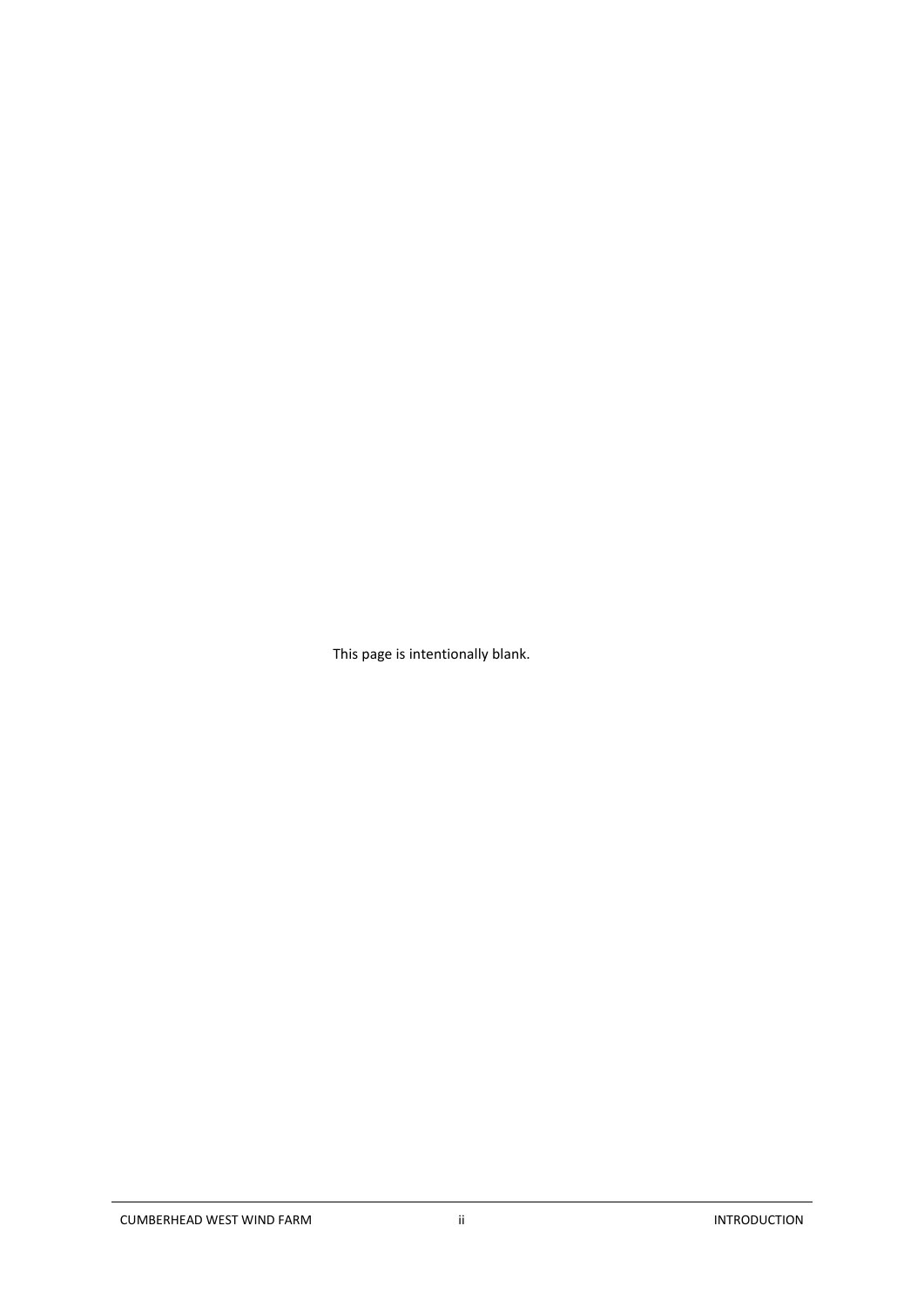## 1 Introduction

### <span id="page-2-0"></span>1.1 Background and Site Description

- 1.1.1 Cumberhead West Wind Farm Ltd (hereafter referred to as "the Applicant") intends to apply to the Scottish Ministers for Section 36 (S36) consent and deemed planning permission, under the terms of the Electricity Act 1989, for permission to construct and operate Cumberhead West Wind Farm (hereafter referred to as the "Proposed Development"), at site centre British National Grid (BNG) NS 75107 34361 (refer to Figure 1.1).
- 1.1.2 This application will be supported by an Environmental Impact Assessment Report (EIA Report) as required by The Electricity Works (Environmental Impact Assessment) (Scotland) Regulations 2017.
- 1.1.3 This EIA Report has been prepared to assess the environmental impacts of the Proposed Development and will accompany the S36 Application submitted to the Scottish Ministers.
- 1.1.4 The Proposed Development will comprise 21 wind turbines up to 200 m blade tip height when vertical, each being around 6 megawatt (MW) in power rating. The combined generation capacity of the turbines will be approximately 126 MW, supported by additional energy storage provision with an output capacity of 40 MW. The associated infrastructure will include: site access, access tracks, crane hardstandings, underground cabling, on-site substation and maintenance building, energy storage compound, temporary construction compounds, laydown area, concrete batching plant, potential excavations/borrow workings and two permanent meteorological masts.

#### *Site Description*

- 1.1.5 The site adjoins an established cluster of wind farms around Hagshaw Hill (Known as the 'Hagshaw Cluster') in rural South Lanarkshire, (refer to Figure 1.2). The site is located approximately 4.3 km to the west of Coalburn, 5.6 km to the south-west of Lesmahagow 7.2 km north-west of Douglas and 6 km north-east of Muirkirk (distances to the nearest turbine).
- 1.1.6 The site comprises a main Development Area of approximately 898 hectares (ha) of the existing Cumberhead Forest and adjoining land, consisting primarily of commercial coniferous plantation and existing forestry tracks plus a small parcel of farmland around Black Hill and Eaglinside (refer to Figure 16.1). The site boundary also includes the site access track (from junction 11 of the M74 motorway along existing and proposed tracks to the southern corner of the site) which is approximately 16 km long and comprises an area of 151 ha. The site gradually rises from 320 m Above Ordnance Datum (AOD) in the north to 522 m AOD at the summit of Nutberry Hill in the south of the site. The site possesses a strong wind resource.
- 1.1.7 The total power output of the Proposed Development turbines would be around 126 MW. Based on a calculated site-specific capacity factor, the annual indicative total power output for the site would be around 325 GWh per annum, indicating the Proposed Development would generate enough electricity to power approximately 89,829 average UK households (based on average electricity consumption per household in the UK quoted by RenewableUK in 2019, of 3,618 kWh). The Proposed Development would contribute towards international and national targets for the generation of renewable energy and reduction in greenhouse gas emissions (further information is provided on this matter in Chapter 11).
- 1.1.8 The electricity produced will be exported to the electricity network. The proposed point of connection to the wider electricity network is via the Coalburn Transmission Substation to the northeast of the site (see Figure 1.2). The Proposed Development holds a contracted grid connection date with National Grid of 2024 which means that preparatory works, beginning with tree felling in advance of construction, would need to commence in 2022 in order to meet current grid connection timescales.
- 1.1.9 Forming part of an existing cluster of wind farms, with approximately 16.2 km out of 17.6 km of access road (to the main body of the site) direct from a motorway junction already in place, and a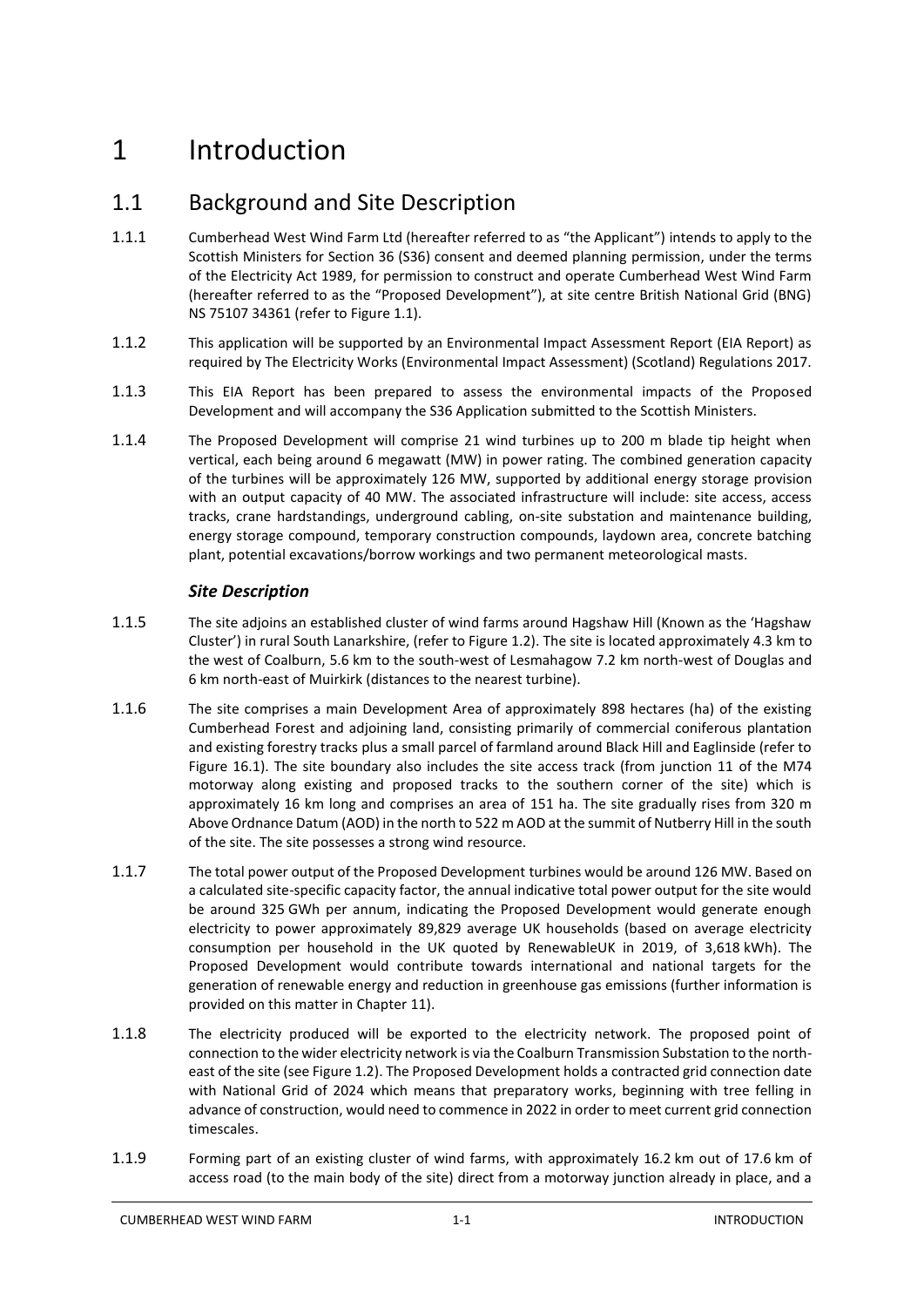near term grid connection secured, the Proposed Development is capable of delivery in the nearterm such that it could make a meaningful contribution to Scotland and the UK's renewable energy and carbon reduction targets from late 2024 onwards.

#### *The Hagshaw Cluster*

- 1.1.10 The Proposed Development forms one component of a wider strategy for the future of the Hagshaw Cluster. This overview intends to set out the projects that comprise the 'Hagshaw Cluster' and explain the various stages of development / operation of these wind farms, with reference to Figure 1.2 and Table 1.1 below. Chapter 3 goes on to provide further background to the Proposed Development and how it fits into a wider strategic plan for the local area.
- 1.1.11 The 'Hagshaw Cluster' is a term used to describe the grouping of wind farms (operational, consented and proposed) that exist around Hagshaw Hill, to the west of Douglas and south of Coalburn in South Lanarkshire. Table 1.1 and Figure 1.2 set out the wind farm projects which together comprise the Hagshaw Cluster.

| <b>Wind Farm</b>           | <b>Status</b> | <b>Number</b><br>of<br><b>Turbines</b> | <b>Total</b><br><b>Output</b> | Grid<br><b>Connection</b><br><b>Date</b> | <b>Project Owner</b> |
|----------------------------|---------------|----------------------------------------|-------------------------------|------------------------------------------|----------------------|
| Hagshaw Hill 1995          | Operational   | 26                                     | 15.6 MW                       | Connected                                | <b>SPR</b>           |
| Hagshaw Hill<br>Extension  | Operational   | 20                                     | 26.4 MW                       | Connected                                | <b>SPR</b>           |
| Hagshaw Hill<br>Repowering | Consented     | 14                                     | 84 MW                         | 2024                                     | <b>SPR</b>           |
| Hazelside Farm             | 1 Operational | $\overline{2}$                         | 1.3 MW                        | Connected                                | 3R                   |
|                            | 1 Consented   |                                        |                               | <b>TBC</b>                               |                      |
| Nutberry                   | Operational   | 6                                      | 15 MW                         | Connected                                | Falck                |
| Galawhistle                | Operational   | 22                                     | 66 MW                         | Connected                                | Ventient             |
| Douglas West               | Construction  | 13                                     | 49.9 MW                       | 2021                                     | Greencoat            |
| Cumberhead                 | Consented     | 14                                     | 49.9 MW                       | 2022                                     | <b>CWEL</b>          |
| Dalquhandy                 | Consented     | 15                                     | 45 MW                         | 2022                                     | BayWa                |
| Douglas West<br>Extension  | Application   | 13                                     | 78 MW                         | 2024                                     | SPR/3R               |
| <b>Hare Craig</b>          | Application   | 8                                      | 50 MW                         | Unknown                                  | Energiekontor        |
| Proposed<br>Development    | Application   | 21                                     | 126 MW                        | 2024                                     | SPR/3R               |
|                            | Total*        | 148                                    | 591.5 MW                      |                                          |                      |

#### **Table 1.1 –Wind Farms within the Hagshaw Cluster**

*Grid connection dates have been taken from the publicly available National Grid Tec Register dated 29.10.20. Total output figures have been taken from planning application submissions or company websites and exclude any energy storage provision.*

*\*Total number of turbines and output of the Hagshaw Cluster assumes original Hagshaw Hill 1995 wind farm is replaced by Hagshaw Hill Repowering.*

1.1.12 Other wind farms that exist in the wider local area are shown on Figure 1.3.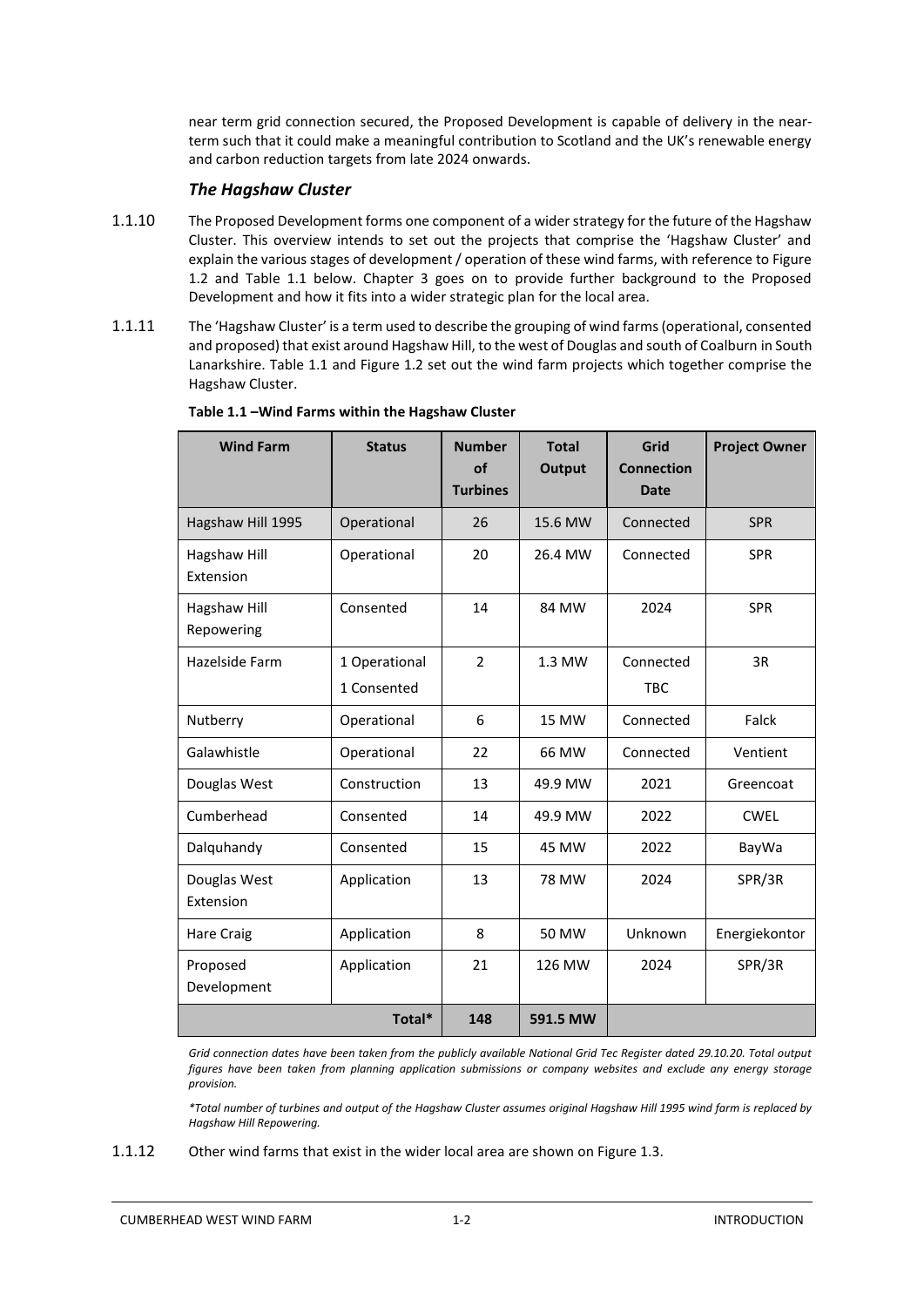### <span id="page-4-0"></span>1.2 The Applicant

- 1.2.1 Cumberhead West Wind Farm Ltd (the Applicant) is a joint venture between local business 3R Energy Solutions Ltd (3R Energy) and ScottishPower Renewables (UK) Limited (SPR). 3R Energy was established in 2009, with its head office now situated in Lanark. The company was initially established to help farms and rural businesses to invest in renewable energy technology, with the mainstay of the business being farm sized wind turbines, CHP systems and biomass boilers. 3R Energy has since diversified into larger scale renewables and has now developed a number of wind farm projects with the Hagshaw Cluster. As a local company 3R Energy is committed to working with communities closest to the Hagshaw Cluster for the long term to develop and deliver successful projects which create significant and tangible benefits for the local area.
- 1.2.2 3R Energy is part of a family enterprise group which also includes: Holz Energie UK Ltd, also based in Lanark, which is a wholly owned UK import franchise of the successful German wood-gas CHP manufacturer, Holz Energie Wegsheid, Mitchell Farming Partnerships and William Mitchell & Sons (WMS) Ltd, based at Newtonhead Farm Rigside and Hazelside Farm Douglas respectively, which manage the farming assets of the group. Together the group:
	- owns and manages 3,500 acres of land in the Douglas Valley;
	- has farmed the land for over 120 years;
	- generates a combined annual turnover of ca. £6m; and
	- employs 15 people on a full and part time basis.
- 1.2.3 ScottishPower Renewables is part of the ScottishPower group of companies operating in the UK under the Iberdrola Group, one of the world's largest integrated utility companies and a world leader in wind energy. ScottishPower now only produces 100% green electricity – focusing on wind energy, smart grids and driving the change to a cleaner, electric future. The company is investing over £4m every working day<sup>1</sup> to make this happen and is committed to speeding up the transition to cleaner electric transport, improving air quality and over time, driving down bills to deliver a better future, quicker for everyone.
- 1.2.4 ScottishPower Renewables is at the forefront of the development of the renewables industry through pioneering ideas, forward thinking and outstanding innovation. Its ambitious growth plans include expansion of its existing onshore wind portfolio, investment in new large scale solar deployment and innovative grid storage systems including batteries. The company is also delivering the Iberdrola Group's offshore windfarms in the Southern North Sea off East Anglia.
- 1.2.5 With over 40 operational windfarms, ScottishPower Renewables manages all its sites through its world leading Control Centre at Whitelee Windfarm, near Glasgow.

### <span id="page-4-1"></span>1.3 Purpose of the EIA Report

1.3.1 ITPEnergised (ITPE) was appointed by the Applicant to undertake an Environmental Impact Assessment (EIA) of the Proposed Development in accordance with The Electricity Works (Environmental Impact Assessment) (Scotland) Regulations 2017 ('the EIA Regulations'). The EIA process is the systematic process of identifying, predicting and evaluating the environmental impacts of a proposed development. The EIA process is reported in this EIA Report, which identifies the methodologies used to assess the environmental effects predicted to result from the construction, operation and decommissioning of the Proposed Development. Where appropriate, it also sets out mitigation measures designed to prevent, reduce and, if at all possible, offset potential significant adverse environmental impacts. An assessment of residual effects, those expected to remain following implementation of mitigation measures, is also presented.

*<sup>1</sup> Between 2018 - 2022*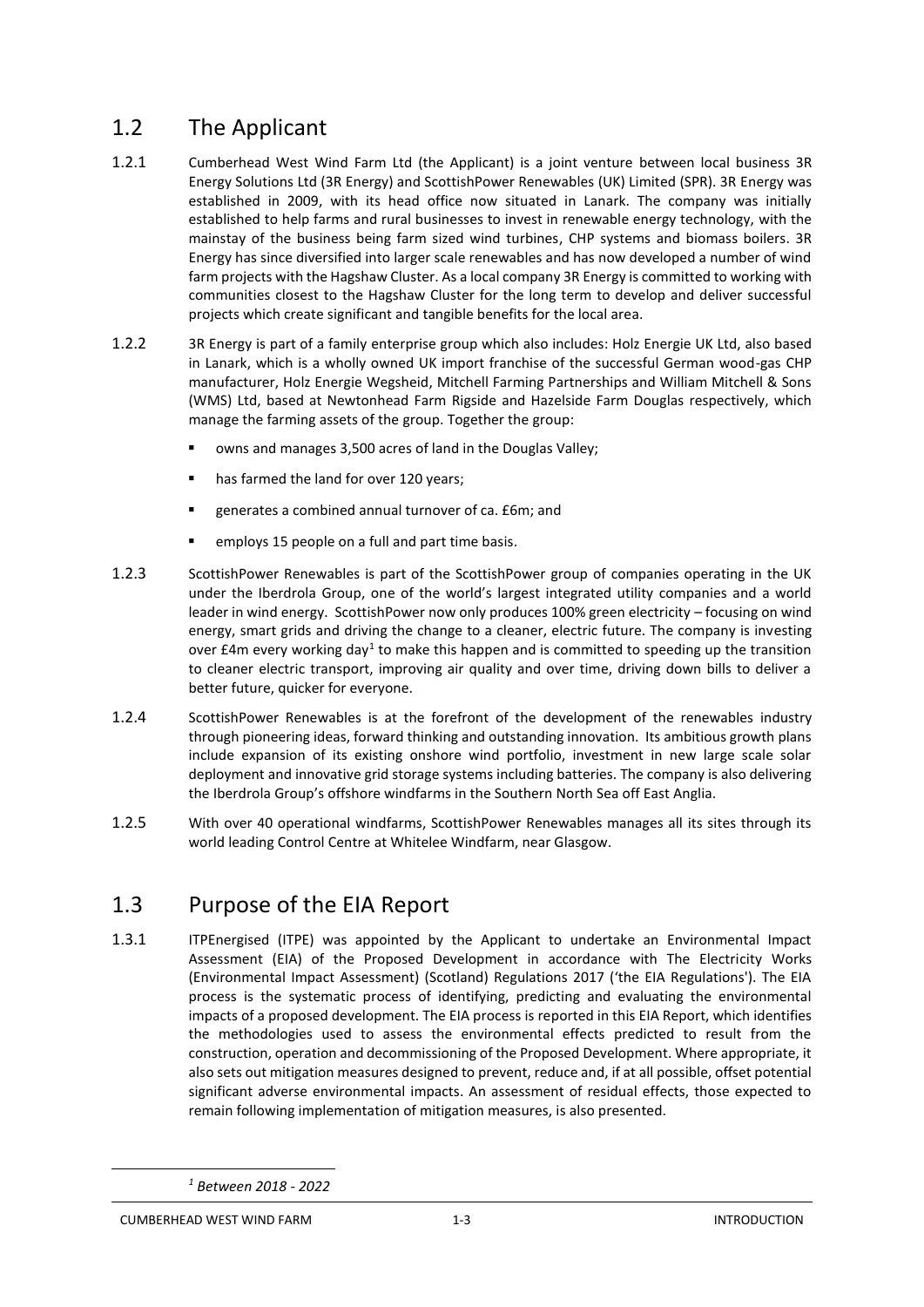- 1.3.2 The main findings and conclusions of this EIA Report are summarised in a Non-Technical Summary (NTS), as required by the EIA Regulations. The NTS, provided as a stand-alone document, summarises the key findings of the EIA in easily accessible, non-technical language, ensuring everyone with an interest in the project can understand and access information on its predicted environmental effects.
- 1.3.3 This EIA Report and NTS accompany the application for S36 consent, being submitted to the Scottish Ministers.

#### <span id="page-5-0"></span>1.4 Structure of the EIA Report

- 1.4.1 The EIA Report is split into four volumes, with the NTS forming a separate document. **Volume 1** of this EIA Report is structured as follows:
	- Chapter 2 provides a description of the design iteration process, detailing how the Proposed Development evolved through the course of the assessment process and the elimination of alternative development options;
	- Chapter 3 provides a description of the existing site, details of the Proposed Development, the construction, operation and maintenance processes, decommissioning process, need for the development and carbon considerations;
	- Chapter 4 is the methodology of the EIA process including the scope of the process, justification for topics scoped out of the EIA, and details of the Public Consultation process;
	- Chapter 5 is the planning policy context;
	- Chapter 6 assesses the potential and residual effects on landscape and visual amenity;
	- Chapter 7 assesses the potential and residual effects on ecology and nature conservation;
	- Chapter 8 assesses the potential and residual effects on ornithology;
	- Chapter 9 assesses the potential and residual effects on noise and vibration;
	- Chapter 10 assesses the potential and residual effects on the historic environment;
	- Chapter 11 assesses the potential and residual effects on hydrology, hydrogeology and geology;
	- Chapter 12 assesses the potential and residual effects on traffic and transport;
	- Chapter 13 assesses the potential and residual effects on socio-economics, tourism and recreation;
	- Chapter 14 assesses the potential and residual effects on aviation, radar and telecommunications;
	- **•** Chapter 15 assesses the potential and residual effects from shadow flicker and reflectivity;
	- Chapter 16 assess the potential and residual effects on the forestry resources;
	- Chapter 17 provides a summary of all predicted cumulative effects:
	- Chapter 18 is the Schedule of Environmental Commitments, which summarises all of the mitigation measures presented in this EIA Report; and
	- Chapter 19 provides summary tables of all predicted residual effects.
- 1.4.2 **Volume 2** contains the figures that inform the EIA Report.
- 1.4.3 **Volume 3** contains supporting information and appendices for each of these technical chapters, and additional studies that have been prepared to inform the relevant assessments as reported in the EIA Report. A **Confidential Annex** to the EIA Report, which include confidential information on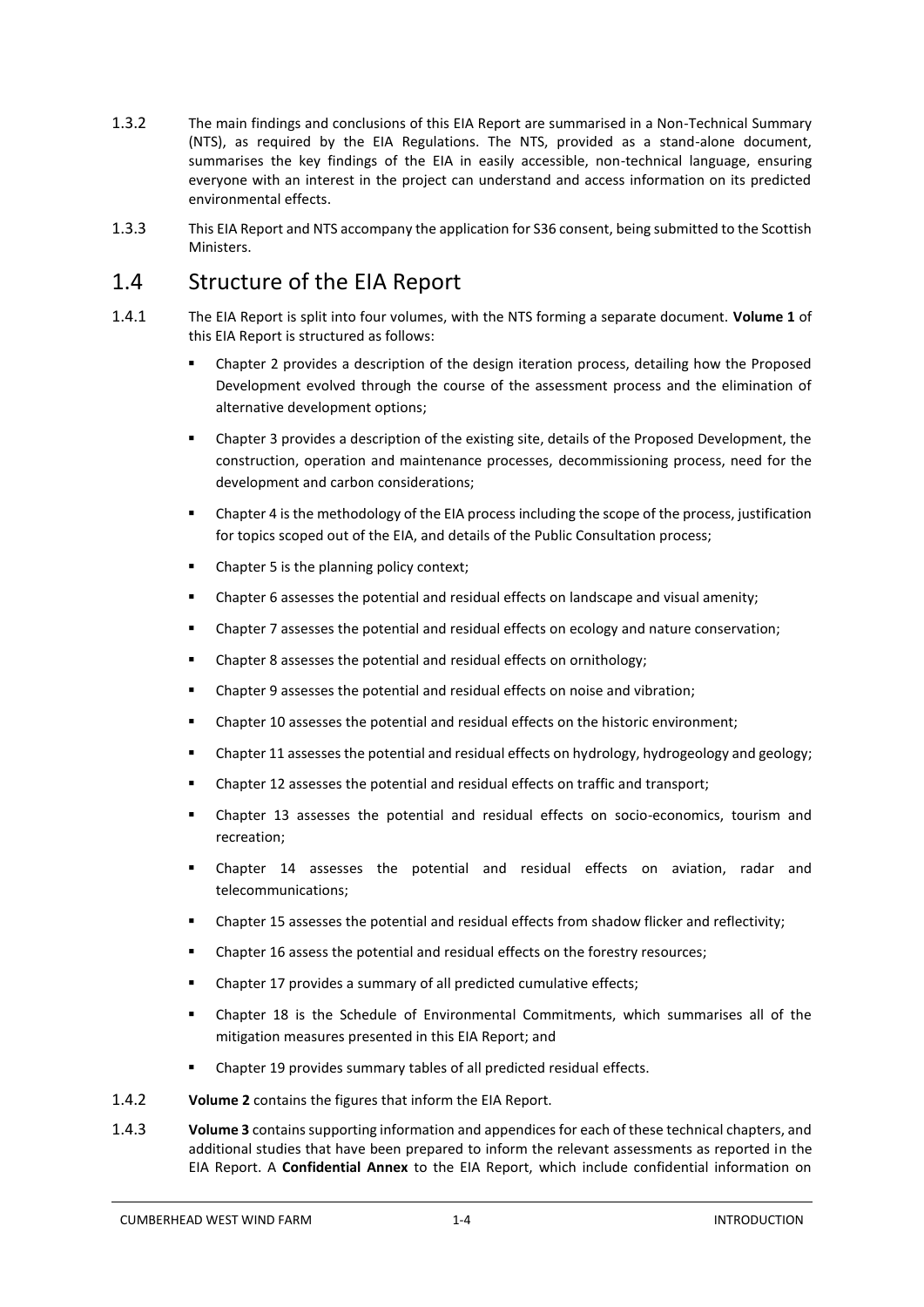protected species will be provided separately to the Scottish Government Energy Consents Unit, South Lanarkshire Council (SLC) and NatureScot.

- 1.4.4 **Volume 4** contains the landscape and visual impact assessment visualisations that inform Chapter 6 Landscape and Visual Assessment.
- 1.4.5 Additional supporting documents which form part of the S.36 Consent application submission include a **Non-Technical Summary** of the EIA Report, a **Planning Statement** and a **Pre-Application Consultation (PAC) Report**.

#### <span id="page-6-0"></span>1.5 Assessment Team

1.5.1 The assessment was undertaken by ITPE's environmental teams supported by external consultants. Table 1.2 outlines the full EIA team.

| <b>Consultant</b>   | Input to the EIA                                                                                     | Company             | <b>Experience</b>                                                                                                                                           |
|---------------------|------------------------------------------------------------------------------------------------------|---------------------|-------------------------------------------------------------------------------------------------------------------------------------------------------------|
| Jenny Hazzard       | <b>EIA Project Director and</b><br>Hydrology, Geology and<br>Hydrogeology Assessment.                | <b>ITPEnergised</b> | BSc (Hons)<br>Geological<br>Engineering, MSc<br>Engineering<br>Geology, PIEMA.<br>20 years of<br>experience in the<br>environmental<br>consultancy industry |
| Lindsay Smith       | <b>EIA Project Manager</b>                                                                           | <b>ITPEnergised</b> | BSc (Hons)<br>Geography.                                                                                                                                    |
|                     |                                                                                                      |                     | 10 years' experience<br>in EIA project<br>management.                                                                                                       |
| Jessica Yanetta     | <b>EIA Project Manager</b>                                                                           | <b>ITPEnergised</b> | <b>BSC (Hons) Biology</b><br>MSc Soil Science and<br>Environmental<br>Sustainability                                                                        |
|                     |                                                                                                      |                     | 3 years' experience<br>in environmental<br>planning.                                                                                                        |
| Sarah Tullie        | <b>EIA Assistant Project Manager</b><br>and Shadow Flicker &<br><b>Telecommunications Assessment</b> | <b>ITPEnergised</b> | BSc (Hons) Zoology<br><b>MSc Environmental</b><br>Management.<br>2 years' experience<br>in environmental<br>planning.                                       |
| <b>Brian Denney</b> | Landscape and Visual Impact<br>Assessment and Residential<br><b>Visual Amenity Assessment</b>        | Pegasus Group       | BA (Hons)<br>Landscape<br>Architecture                                                                                                                      |

#### **Table 1.2 EIA Project Team**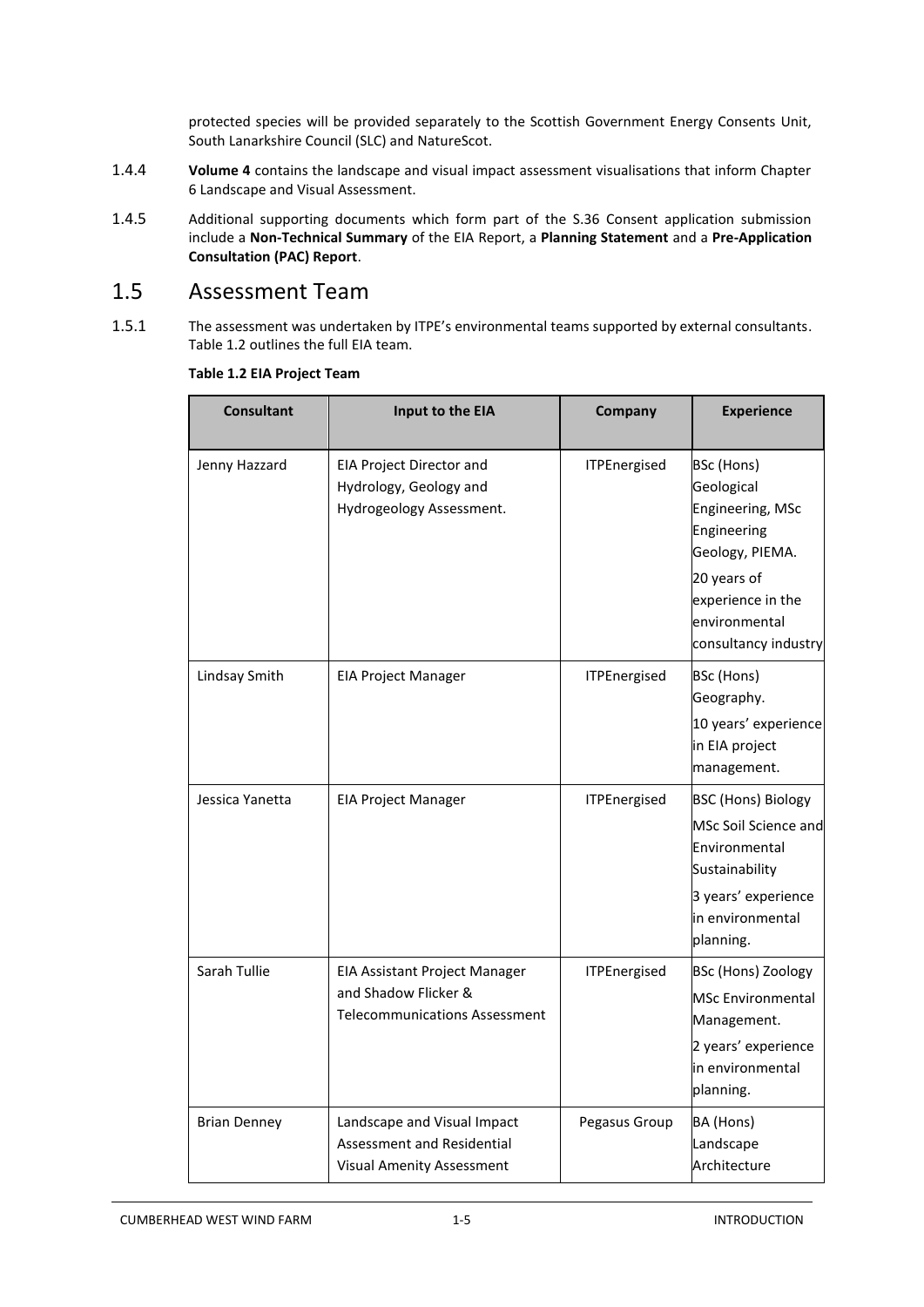| <b>Consultant</b>  | Input to the EIA                                             | Company                    | <b>Experience</b>                                                                                                                                                                                                                           |
|--------------------|--------------------------------------------------------------|----------------------------|---------------------------------------------------------------------------------------------------------------------------------------------------------------------------------------------------------------------------------------------|
|                    |                                                              |                            | PG Diploma<br>Landscape<br>Architecture<br>MIEMA, C.Env,<br>Chartered<br>Landscape Architect<br>Fellow of the<br>Landscape Institute<br><b>Experienced expert</b><br>witness.<br>Over 30 years'<br>experience in design<br>and development. |
| lan Bennett        | Noise and Vibration Assessment                               | <b>Acia Acoustics</b>      | <b>BSc Mechanical</b><br>Engineering<br>CENg, MIOA<br>Over 30 years'<br>experience                                                                                                                                                          |
| <b>Tim Barratt</b> | <b>Forestry Assessment</b>                                   | <b>Bidwells</b>            | MSc. BSc (Hons),<br>MICFor, MRICS.<br>A Partner in<br>Bidwells' Forestry<br>Team, with 20 years'<br>experience working<br>in forestry and the<br>land-based sector<br>across Scotland.                                                      |
| George Mudie       | Archaeology & Cultural Heritage<br>Assessment                | <b>CFA Archaeology</b>     | MA Hons, MCIfA,<br>FSA Scotland, 15<br>years' experience.                                                                                                                                                                                   |
| Graeme Blackett    | Socio-Economics, Tourism and<br><b>Recreation Assessment</b> | <b>BiGGAR</b><br>Economics | BA (Hons)<br>Economics, MIED,<br>Member of the<br>Economic<br>Development<br>Association<br>Scotland.<br>25 years'<br>experience.                                                                                                           |
| Rafe Dewar         | <b>Ecology and Ornithology</b><br>Assessments                | MacArthur Green            | BSc. (hons) Zoology;<br>MSc. Environmental                                                                                                                                                                                                  |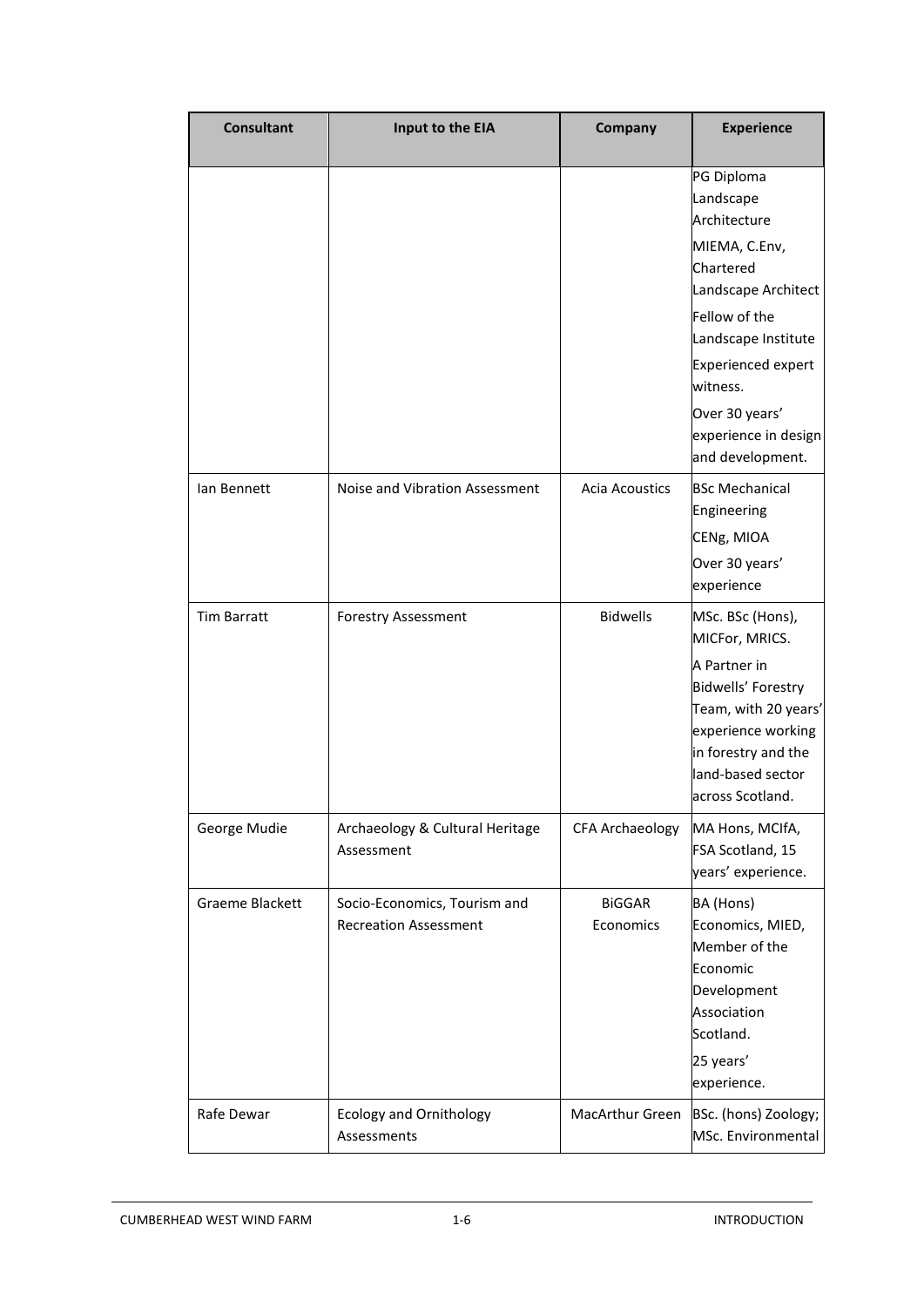| <b>Consultant</b>   | Input to the EIA                        | Company                         | <b>Experience</b>                                                                                           |
|---------------------|-----------------------------------------|---------------------------------|-------------------------------------------------------------------------------------------------------------|
|                     |                                         |                                 | Sustainability<br>MCIEEM.                                                                                   |
|                     |                                         |                                 | 15 years ecology<br>consultancy<br>experience.                                                              |
| lain Lamb           | <b>Transport and Traffic Assessment</b> | Transport<br>Planning           | BEng (Hons) Civil<br>and Transportation<br>Engineering<br>25 years' experience<br>in transport<br>planning. |
| Ian Fletcher        | <b>Aviation Assessment</b>              | <b>Wind Business</b><br>Support | BEng (Hons)<br>Mechanical<br>Engineering<br>18 years' experience                                            |
| David Bell          | Planning and Energy Policy              | David Bell<br>Planning          | BSc (Hons), Dip UD,<br>MCIHT, MRTPI<br>30 years' experience<br>in planning and<br>development               |
| <b>Graham Young</b> | <b>Engineering Design</b>               | AECOM                           | <b>Associate Director</b><br>i.Eng., MICE<br>50 years' experience                                           |

### <span id="page-8-0"></span>1.6 Availability of the EIA Report

1.6.1 Copies of the EIA Report are available from:

3R Energy Lanark Auction Market, Hyndford Road, Lanark ML11 9AX Tel: (01555) 660244 Email: info@3renergy.co.uk

- 1.6.2 Electronic copies of the EIA Report can be accessed at<http://www.energyconsents.scot/> or at <https://www.3renergy.co.uk/cumberhead-west> as required by The Electricity Works (Miscellaneous Temporary Modifications) (Coronavirus) (Scotland) Regulations 2020 (Scottish Government, 2020).
- 1.6.3 The cost of a hard copy of the EIA Report Volumes 1 and 3 (EIA chapters and technical appendices) is £250.00, and a hard copy of the EIA Report Volume 2 and 4 (figures) is £500.00. In addition, all documents are available (as a PDF) on a USB for £15.00. The Non-Technical Summary (NTS) is available free of charge. Copies of the other supporting documents are also available in hard copy with the cost to be confirmed on request.
- 1.6.4 Due to COVID-19 pandemic and in-line with The Electricity Works (Miscellaneous Temporary Modifications) (Coronavirus) (Scotland) Regulations 2020 (Scottish Government, 2020) no physical copies of the EIA Report are available for viewing at the point of submission. However, should this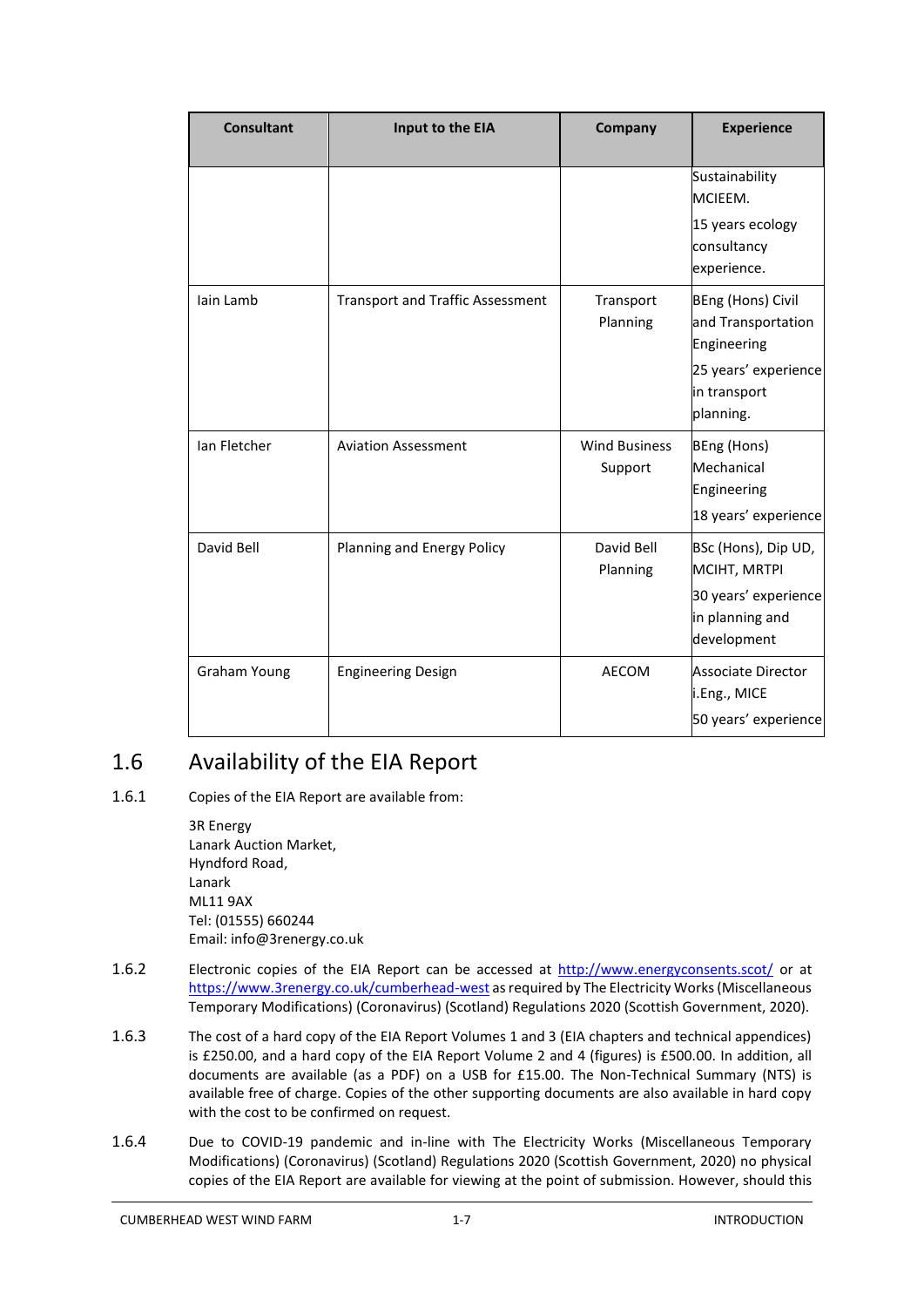change during the consultation period, the public copies will be made available during opening hours at the following locations:

South Lanarkshire Council Planning and Building Standards HQ Montrose House 154 Montrose Crescent Hamilton ML3 6LB

Coalburn Miners Welfare 42 Coalburn Road Coalburn ML11 0LH

St.Brides Centre Braehead Douglas ML11 0PT

#### <span id="page-9-0"></span>1.7 Representations to the Application

- 1.7.1 Any representations to the application should be made directly to the Scottish Government at:
	- Energy Consents Unit 5 Atlantic Quay 150 Broomielaw Glasgow G2 8LU

<span id="page-9-1"></span>Email: [representations@gov.scot](mailto:representations@gov.scot) Online: http://www.energyconsents.scot/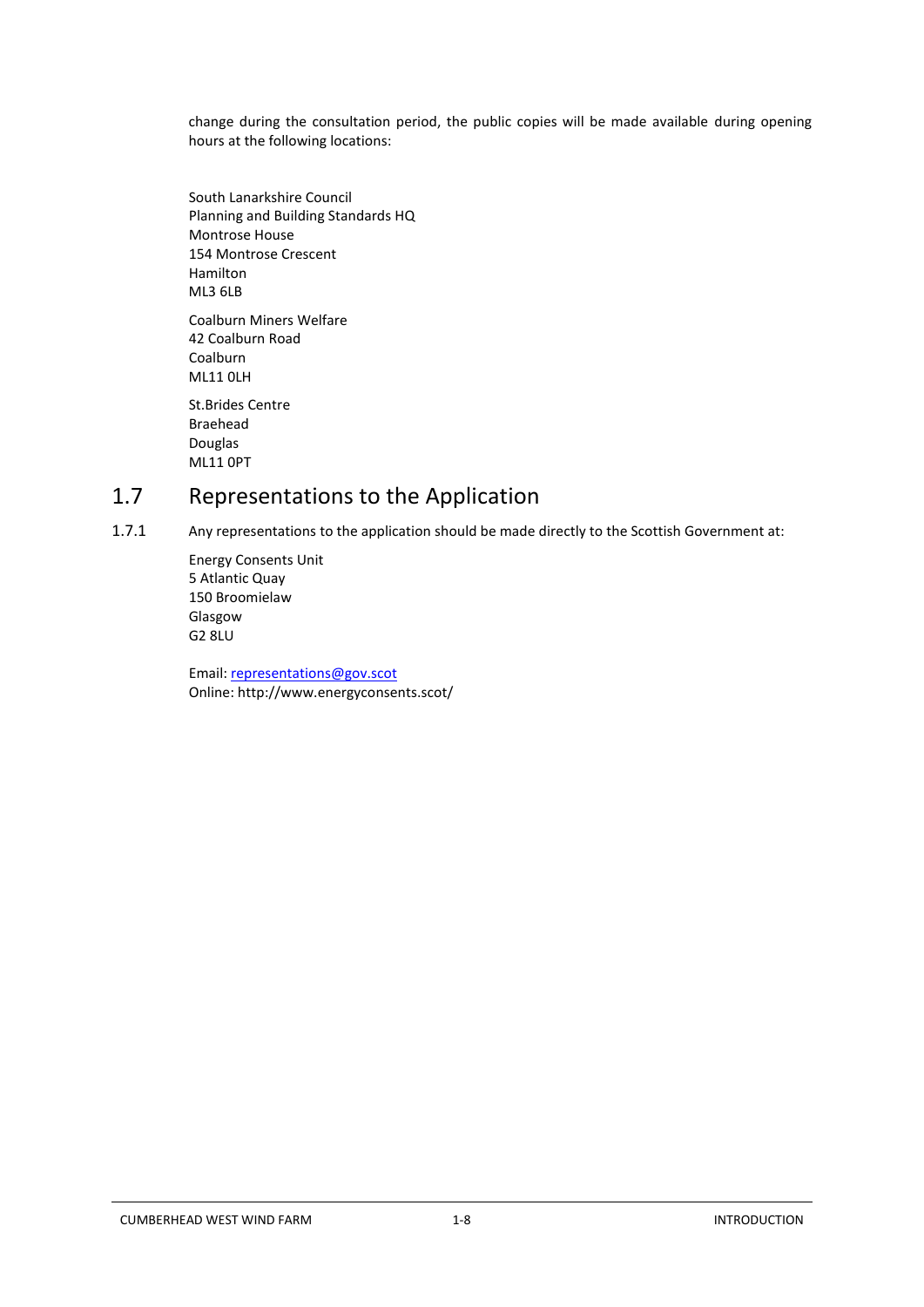#### 1.8 References

RenewableUK (2019). UKWED Figures Explained. Available at: http://www.renewableuk.com/en/renewable-energy/wind-energy/uk-wind-energydatabase/figures-explained.cfm

Scottish Government (2017). *The Electricity Works (Environmental Impact Assessment) (Scotland) Regulations 2017*. Available at: http://www.legislation.gov.uk/ssi/2017/101/contents/made

Scottish Government (2020). *The Electricity Works (Miscellaneous Temporary Modifications) (Coronavirus) (Scotland) Regulations 2020*. Available at: http://www.legislation.gov.uk/ssi/2020/123/contents/made

Scottish Natural Heritage (2018). Assessing the impact of repowered wind farms on nature (Consultation Draft). Available at:

[https://www.nature.scot/sites/default/files/2018-06/Guidance%20-](https://www.nature.scot/sites/default/files/2018-06/Guidance%20-%20Assessing%20the%20impact%20of%20repowered%20wind%20farms%20on%20nature%20-%20consultation%20draft%20-%20June%202018.pdf) [%20Assessing%20the%20impact%20of%20repowered%20wind%20farms%20on%20nature%20-](https://www.nature.scot/sites/default/files/2018-06/Guidance%20-%20Assessing%20the%20impact%20of%20repowered%20wind%20farms%20on%20nature%20-%20consultation%20draft%20-%20June%202018.pdf) [%20consultation%20draft%20-%20June%202018.pdf](https://www.nature.scot/sites/default/files/2018-06/Guidance%20-%20Assessing%20the%20impact%20of%20repowered%20wind%20farms%20on%20nature%20-%20consultation%20draft%20-%20June%202018.pdf)